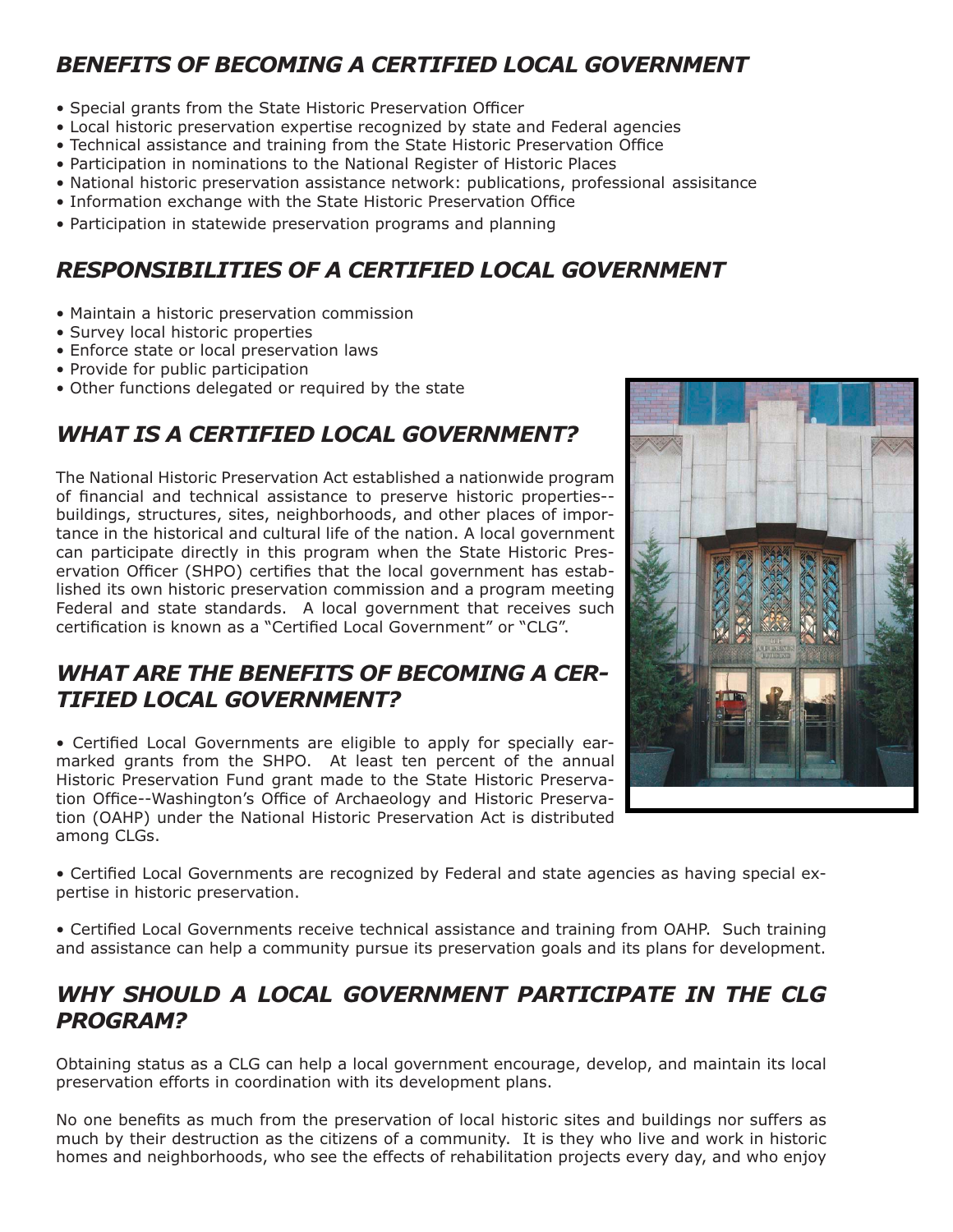the economic and social benefits that rehabilitation of the community's historic properties bring. It is they who feel most personally the loss of a treasured local landmark.

Each historic building and structure represents a community investment that should not be discarded lightly; maintaining and rehabilitating older buildings and neighborhoods can mean savings in time, money, and raw materials. The preservation of a community's historical resources will enrich the lives of its inhabitants now and in the future.

## *WHAT IS A CERTIFIED LOCAL GOVERNMENT REQUIRED TO DO?*

The National Historic Preservation Act requires that a Certified Local Government:

- Enforce state or local legislation for the designation and protection of historic properties,
- Establish and maintain a qualified historic preservation commission,
- Maintain a system for the survey and inventory of historic properties
- in coordination with the State Historic Preservation Office,
- Provide for public participation in its activities, and

• Satisfactorily perform the responsibilities delegated to it by the State Historic Preservation Office.

#### *WHAT IS THE NATIONAL REGISTER OF HISTOR-IC PLACES, AND WHAT IS THE INVOLVEMENT OF CLGS IN THE PROCESS OF NOMINATING AND REVIEWING NOMINATIONS?*

The National Register is a working list of properties determined to be of national, state, or local significance and worthy of preservation and consideration in planning or development decisions. The National Register is maintained by the National Park Service in Washington D.C.

Properties are listed in the National Register primarily through nominations by State Historic Preservation Officers (SHPOs). The significance of potential entries in the National Register are reviewed against established criteria. These criteria, established by the National Park Service, are worded in a flexible manner to provide for the diversity of resources across the country. Sources of further information concerning the National Register are listed at the end of this booklet.

Certified Local Governments participate in the National Register nomination process by reviewing all nominations of properties in their jurisdictions. Before a property within the jurisdiction of a Certified Local Government may be nominated by the SHPO for inclusion on the National Register, the SHPO must notify the local historic preservation commission, the chief elected official, and the owner of the property. After providing opportunity for public comment, the historic preservation commission can prepare a report as to whether or not, in its opinion, the property meets the criteria of the National Register. Subject to appeal, if both the chief elected official and the local historic preservation commission recommend that the property not be nominated to the National Register, the SHPO can take no further action on its nomination. The property may, however, be formally determined eligible for the National Register, even though it may not be nominated, to ensure that Federal agencies will consider it if Federal assistance or a Federal license is involved in projects that will affect it.